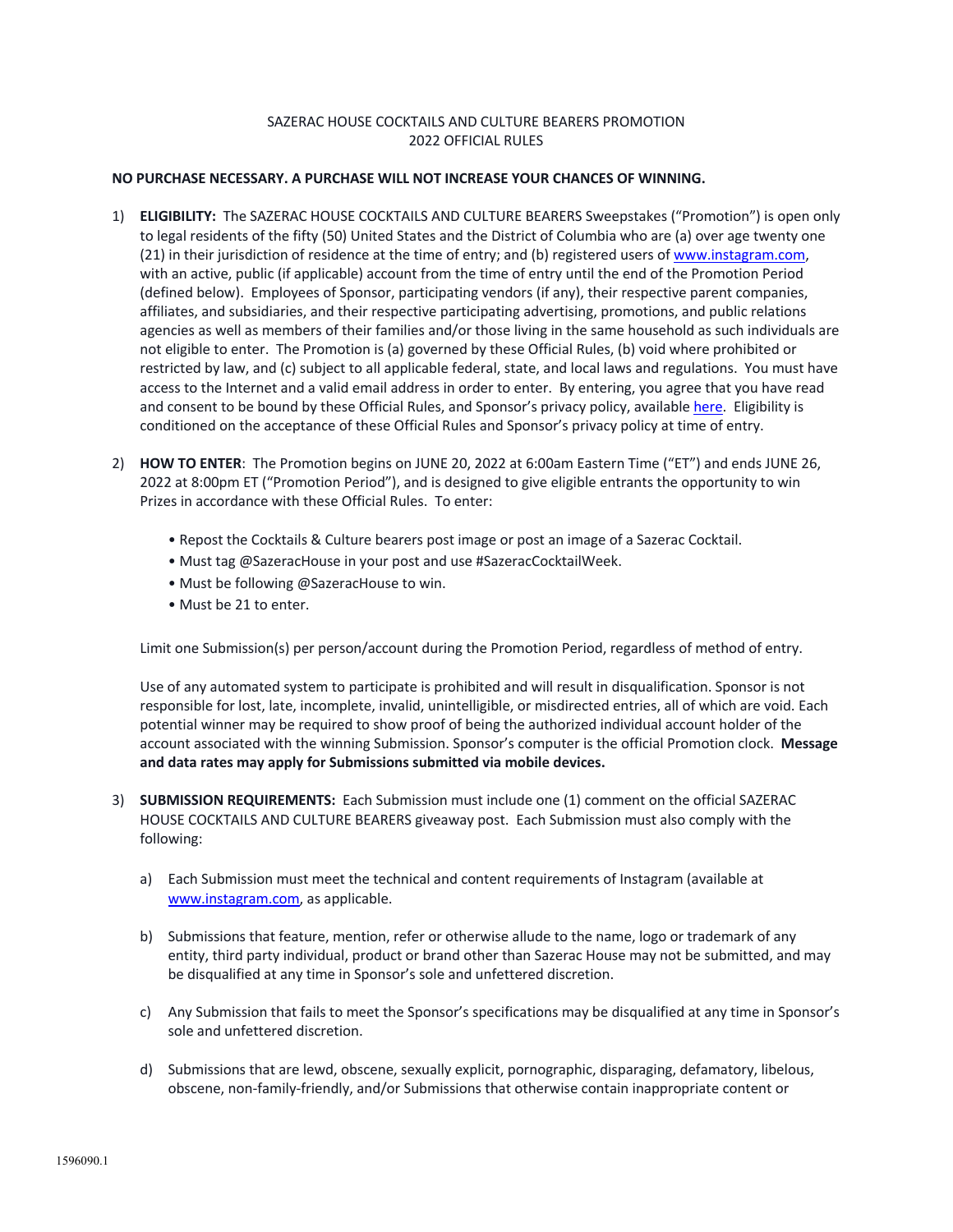objectionable material may not be submitted and may be disqualified at any time in Sponsor's sole and unfettered discretion.

- e) Submissions that contain any viruses, spyware, malware or other malicious components that are designed to harm the functionality of a computer in any way may not be submitted and may be disqualified at any time in Sponsor's sole and unfettered discretion.
- f) Submissions must not contain any images or personally identifiable information of any person other than you. Should you include personally identifiable information about yourself in your Submission, you acknowledge and agree that such information will be disclosed publicly, and you are solely responsible for any consequences thereof.
- g) You may not be, nor may you work with parties in conjunction with your Submissions who are: 1) represented under contract (e.g., by a talent agent or manager) that would limit or impair Sponsor's ability to display your Submission in any media form; or 2) under any other contractual relationship, including but not limited to guild and/or union memberships, that may prevent Sponsor from being able to use the Submission worldwide in all media in perpetuity on a royalty-free basis, without any payment or fee obligations.

Sponsor reserves the right in its sole and unfettered discretion to disqualify any Submission that it believes violates or potentially violates any of the foregoing requirements or otherwise fails to comply with any provision of these Official Rules. The decisions of the Sponsor on this and all matters pertaining to the Promotion shall be final and binding.

- 4) **INTELLECTUAL PROPERTY:** The intellectual rights to the Submission, if any, will remain with the entrant, except that these Official Rules do not supersede any other assignment or grant of rights according to any other separate agreements between entrants and other parties. As a condition of entry, entrant agrees that Sponsor shall have the right to use, copy, modify and make available the Submission in connection with the operation, conduct, administration, and advertising and promotion of the Promotion and of Sponsor via communication to the public, including, but not limited to the right to make screenshots, animations, and video clips available to the public for promotional and publicity purposes. Furthermore, by participating in the Promotion and/or accepting the Prize, each entrant grants (and agrees to confirm that grant in writing) to Sponsor and/or Sponsor's designee the perpetual right to use his/her name, biographical information, photos and/or likeness, and statements for Promotion, trade, commercial, advertising and publicity purposes, at any time or times, in all media now known or hereafter discovered without notice, review or approval and without additional compensation, except where otherwise prohibited by law
- 5) **RANDOM DRAWING(S):** On or about JUNE 28, 2022, 1 potential winner will be selected in a random drawing from among all eligible Submissions received during the Promotion Period. Drawing(s) will be conducted by Sponsor's representative or designee, whose decisions shall be final and binding in all respects. Potential winner(s) will be contacted by Instagram direct message, and/or via email, and will be asked to provide the necessary information (such as first and last name, email address, mailing address, and/or phone number) to Sponsor.
- 6) **PRIZE(S):** There will be 1 Prize(s), consisting of a beaded Sazerac Cocktail patch. Approximate retail value ("ARV") of Prize: \$125. Odds of winning a Prize depend on the number of eligible Submissions received during the Promotion Period. Any Prize details not specified above will be determined by Sponsor in its sole discretion.
- 7) **CONDITIONS OF PARTICIPATION:** Prize is not transferable. Taxes on Prize are sole responsibility of winner. No Prize substitutions or cash redemptions allowed, except by Sponsor, who may substitute a Prize of equal or greater value if advertised Prize becomes unavailable. Sponsor shall not be held responsible for any delays in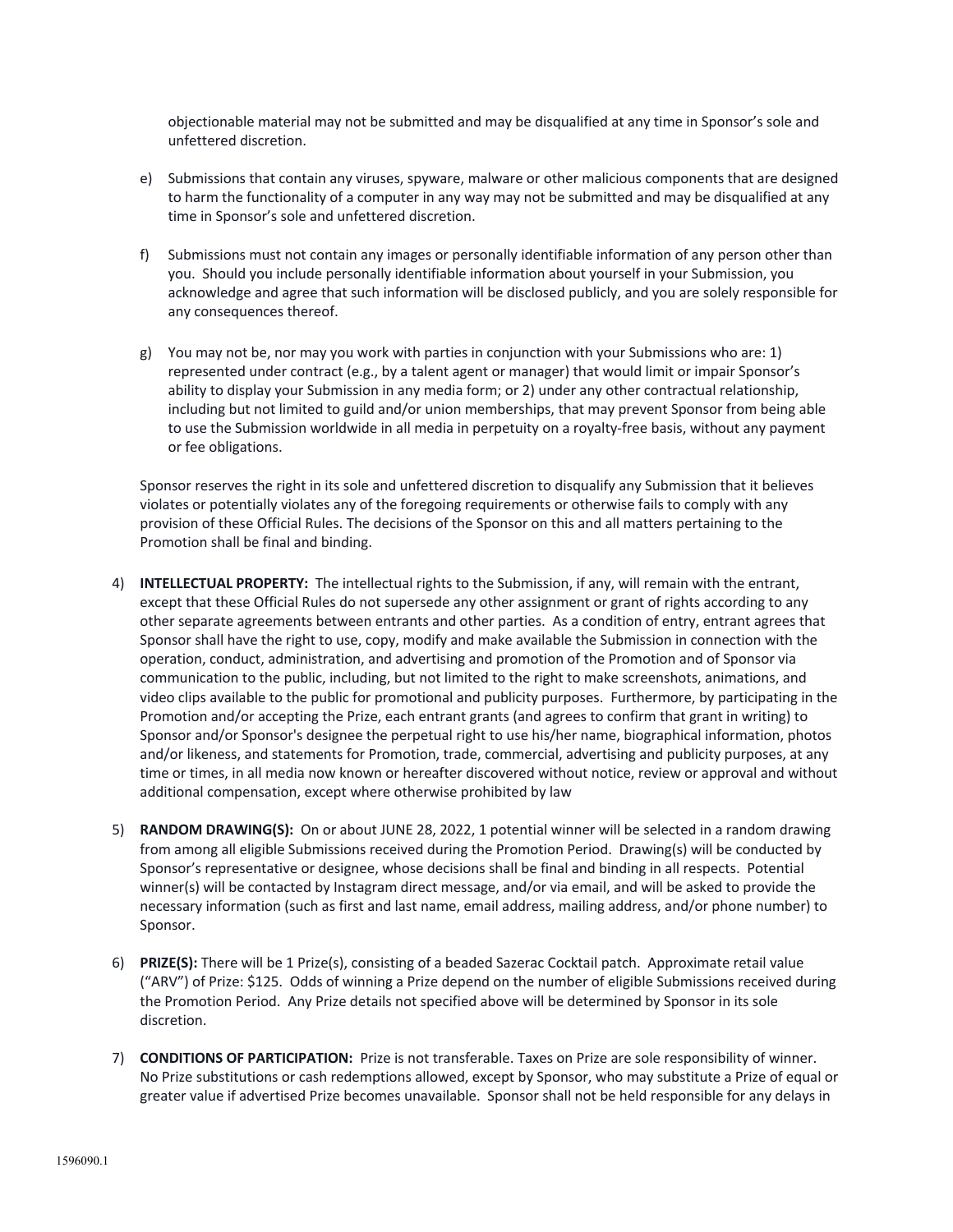awarding the Prize or any component thereof for any reason. Entry into this Promotion constitutes entrant's agreement to be bound by the terms of these Official Rules and by the decisions of Sponsor, which are final and binding on all matters pertaining to this Promotion. Potential Prize winner may be required to sign and return an Affidavit of Eligibility/Liability & Publicity Release and a Confidentiality Agreement within 48 hours following the date of first attempted notification. Failure to comply within this time period may result in disqualification and selection of an alternate winner. In the event that any prize notification message is returned as undeliverable or if no response to the prize notification message is received within the time period stated or if the potential winner is found ineligible or does not comply with these Official Rules, the Prize may, in the Sponsor's sole and absolute discretion, be forfeited and awarded to an alternate winner selected at random from among remaining eligible Submissions. If Sponsor is unable to confirm a winner after three (3) good faith attempts, the Prize may not be awarded. If the confirmed winner forfeits the Prize for any reason after confirmation, no alternate winner will be selected. In no event will more than 1 Prize(s) be awarded. If, for any reason, more than one (1) prize notification is sent (or more than one (1) claim is received), Sponsor reserves the right to award the prize through a random drawing from among all eligible prize claims received. As a condition of entry, entrants agree that (1) the Promotion is in no way sponsored, endorsed or administered by, or associated with Facebook, Instagram, or Twitter; and (2) any questions, comments or complaints regarding the Promotion will be directed to Sponsor, not to Facebook, Instagram, or Twitter. Failure by the Sponsor to enforce any provision of these Official Rules shall not constitute a waiver of that provision.

- 8) **RELEASE**: By participating in the Promotion, winner agrees to release Sponsor, Facebook, Instagram, Twitter, and each of their respective parent companies, subsidiaries, affiliates, related companies and advertising, promotion and public relations agencies, and each of their respective officers, directors, employees and agents ("Released Parties") from any and all liability, loss or damage of any kind arising out of or in connection with their participation in this Promotion or with respect to awarding, receipt, possession, use and/or misuse of any Prize. The Released Parties not responsible for any typographical or other error in the printing of the offer, administration of the Promotion, or in the announcement of the prize. An entrant may be prohibited from participating in this Promotion if, in Sponsor's sole discretion, it reasonably believes that the entrant has attempted to undermine the legitimate operation of this Promotion by cheating, deception, or other unfair playing practices or annoys, abuses, threatens or harasses any other entrants, Released Parties, or associated agencies or entities.
- 9) **DISPUTES**: Except where prohibited, entrant agrees that any and all disputes, claims and causes of action arising out of, or connected with, the Promotion or any Prize awarded shall be resolved individually, without resort to any form of class action, and exclusively by the appropriate court located in the commonwealth of Kentucky. All issues and questions concerning the construction, validity, interpretation, and enforceability of these Official Rules, entrant's rights and obligations, or the rights and obligations of the Sponsor in connection with the Promotion, shall be governed by, and construed in accordance with, the laws of the commonwealth of Kentucky, without giving effect to any choice of law or conflict of law or conflict of law rules (whether of the commonwealth of Kentucky or any other jurisdiction), which would cause the application of the laws of any jurisdiction other than the commonwealth of Kentucky.
- 10) **WARRANTY AND INDEMNITY:** Each entrant represents and warrants that their Submission is original, that they are the sole and exclusive owner and right holder of the submitted Submission, and that they have the right to submit the Submission in the Promotion. Each entrant further represents and warrants that their Submission does not (1) infringe any third party proprietary, intellectual property, industrial property, personal rights or other rights, including without limitation, copyright, trademark, patent, trade secret or confidentiality obligation; (2) include any personally identifiable information of any person other than entrant; or (3) otherwise violate any applicable law. To the maximum extent permitted by law, each entrant indemnifies and agrees to keep indemnified the Released Parties at all times from and against any liability, actions, claims, demands, losses, damages, costs and expenses for or in respect of which the Released Parties may become liable by reason of or related or incidental to any act, default or omission by an entrant under